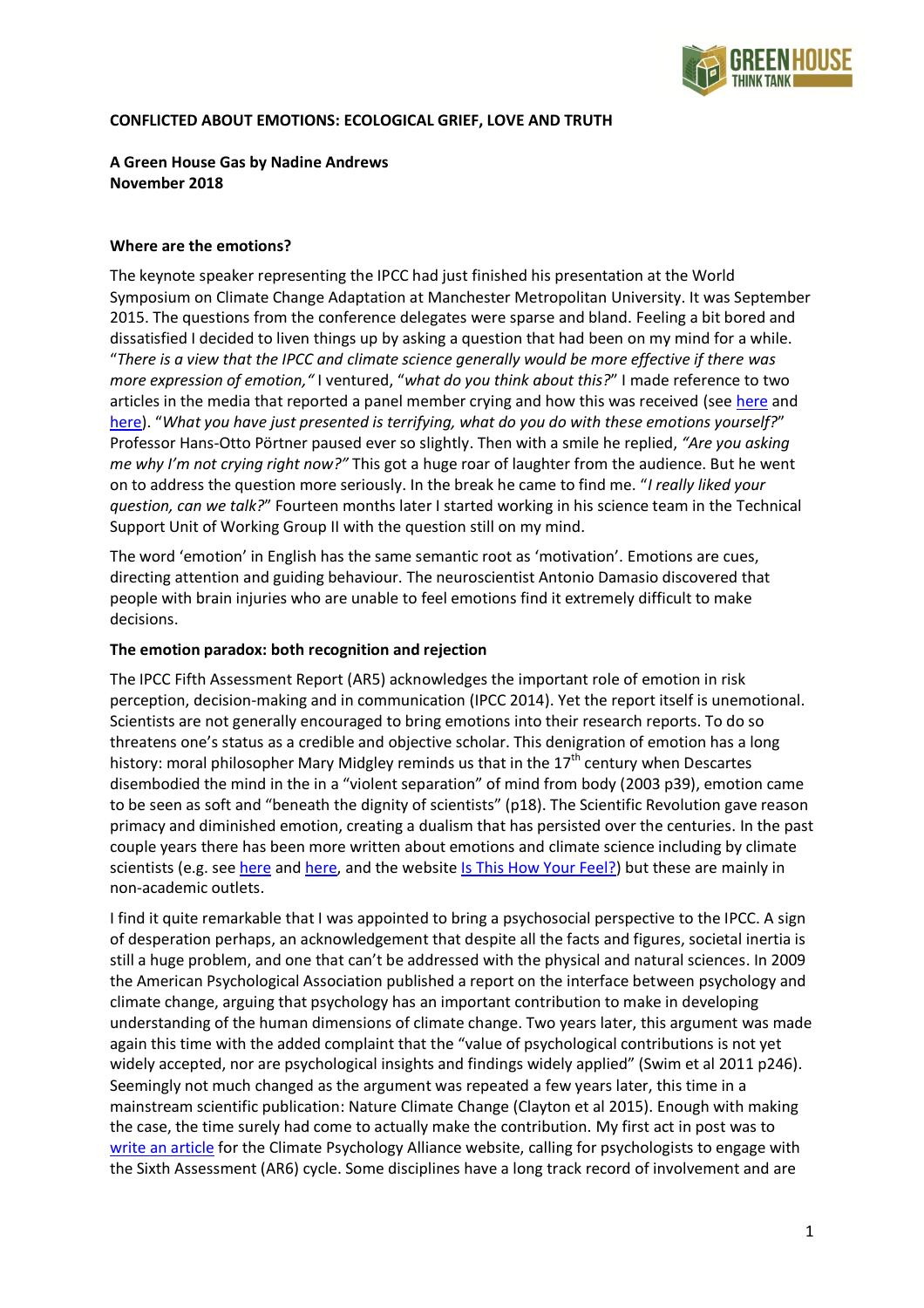familiar with the processes of engagement, but not psychology. So there was some explanation and demystifying required. But IPCC decision-making processes work against having adequate representation of the social sciences. Dominated by physical and natural sciences, the diversity of the social sciences gets reduced to just a few disciplines. The case for wider representation across the fields and for greater coverage in the reports has been made (Egner 2016; Leyshon 2014), but it was a constant fight to keep even a few experts on the list as the selection processes unfolded. With each round of decisions, there is risk of elimination due to the need to achieve a degree of balance in experts across gender, citizenship, developed/developing countries etc. But there were some successes: a few world leading psychologists (Janet Swim, Linda Steg and Susan Clayton) are now part of the IPCC family and involved as experts with AR6, and the American Psychological Association has become an official IPCC observer organisation.

### **Mental health**

But there were also some failures. Despite my best efforts I was unable to influence the content of the impacts chapter in the Special Report on 1.5° degrees warming. The internal draft mentioned only impacts on physical health i.e. mortality and morbidity, and nothing at all on the mental health impacts of climate change even though these are already being experienced: anxiety, depression and PTSD and psychosocial impacts of increased rates of violence, suicide, substance abuse and crime (Doherty & Clayton 2011; Clayton et al 2017). This was unchanged in the subsequent drafts and remains an omission in the final published report. Mental health was also largely overlooked at COP23, even though there was a Health and Climate Summit, a Health Action Day, and a side event on Health and Climate Change in the UK Pavilion. The side event, that I attended, featured talks from WHO, Lancet Countdown on Health and Climate Change, and Global Climate and Health Alliance. When I commented at the end that mental health had not been discussed, I was told that the Lancet Countdown had focussed on what was easy to measure. The drunkards search principle in action?

On the plus side, there have been some developments this year. Perhaps most significantly, Nature Climate Change published a special issue on mental health in April 2018, which included a paper by Susan Clayton (Clayton 2018). More empirical research is also being published (e.g. Obradovich et al 2018). And in the USA especially there is growing recognition of the trauma that is experienced with extreme weather events and loss of homes, lands, communities and cultures, and the need for policy to address the increasing demands on frontline health services. Contributing to this consciousnessraising is the [International Transformational Resilience Coalition,](https://www.acesconnection.com/g/international-transformational-resilience-coalition-itrc) which works to build the capacity of communities to deal with traumatic experiences in a way that *increases* wellbeing above previous levels. In this approach, adversity is a catalyst for finding new meaning and direction in life (Doppelt 2016).

# **Ecological grief and mourning**

Literature on the mental health impacts of climate change tends to focus on extreme weather events. But there are other ecological processes occurring, no less extreme or devastating, that impact on our sense of wellbeing: loss of nature. Another paper in the Nature Climate Change special issue addresses this phenomenon, naming the emotional response 'ecological grief': the grief felt in relation to experienced or anticipated ecological losses, including the loss of species, ecosystems, and meaningful landscapes due to acute or chronic environmental change (Cunsolo & Ellis 2018). Climate psychologist Renee Lertzman calls it 'environmental melancholia' (Lertzman 2015).

The UK is experiencing drastic reductions in numbers of insects, birds and animals, with everincreasing development of natural and semi-natural land. We don't have any social norms for expressing how we feel about this, but I find it doesn't take much to bring feelings up to the surface. I discovered this at the Nature Connections conference earlier this year. I was presenting an [analysis](https://cultureprobe.wordpress.com/2018/06/29/embarrassed-about-love-a-short-analysis-of-michael-goves-green-brexit-speech/)  [of Michael Gove's 'Green Brexit' speech](https://cultureprobe.wordpress.com/2018/06/29/embarrassed-about-love-a-short-analysis-of-michael-goves-green-brexit-speech/), highlighting its reason-emotion dualism. Gove professes to love nature, and indeed if membership levels of nature conservation charities is anything to go by, Britain is a nation of nature-lovers (Cocker 2018). But, I argued, as can be discerned in Gove's speech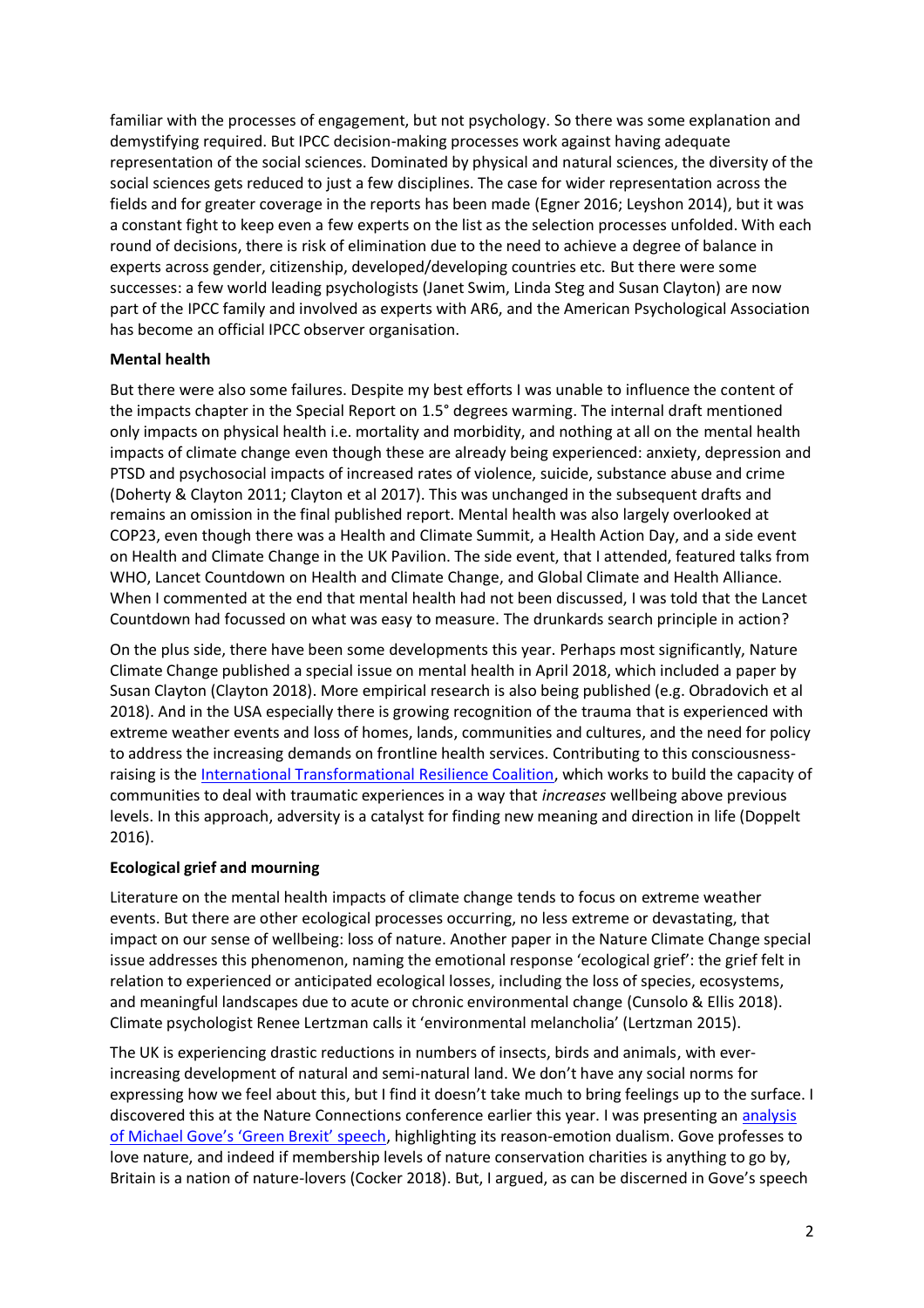there is an embarrassment about expressing this love. I ended my talk with a minute silence "*for the Swifts, and the [seabirds of Shetland,](https://www.scotsman.com/news/environment/rspb-warns-of-apocalyptic-seabird-decline-in-shetland-1-4749035) and the insects and all the other species whose numbers are in such massive and catastrophic decline*". This was a powerful moment for many in the room. As some later tweeted:



Katriina Kilpi @katriina

How fitting that Nadine Andrews' talk was titled Embarrassed about love. I had to hide my tears during the one minute of silence proposed by her. #NCx2018 @cultureprobe twitter.com/ecotherapyTed/... 12:54 PM - Jun 21, 2018

 $\bigcirc$  $174$   $\circledcirc$  6 Ed Lord @ecotherapyTed · Jun 20 A minute of silence for lost species - powerful moment at #NCx2018 by @cultureprobe



A couple months later I was interviewed by one of the people who had attended the talk. A short film [of the interview](https://www.dropbox.com/s/1p6kcij9xvtpsob/Nadine%20Andrews%20Rethink%20Nature%20contribution.mp4?dl=0) was shown to CEOs of nature conservation charities who meet together as the Rethink Nature group. What I said about my own experience of loss of wildlife and the need for organisations to host a national conversation about our feelings about this was apparently very well received by this group, and was a turning point in their conversation. Watching the film myself what strikes me most are my own expressions of emotion. It's the micro-expressions that are most telling: split-second expressions of fear, unease, sadness and grief. It would appear that these emotions are not far from the surface for me too.



# **Emotional avoidance is avoidance of reality**

Avoidance and suppression of difficult emotions are well-understood defences against psychological threat. In a study I conducted with sustainability managers working to influence and improve proenvironmental practices in their organisations, felt emotion about ecological crisis was suppressed out of fear that engaging with negative emotions would lead to dysfunction (Andrews 2017). The environmental activist and Buddhist scholar Joanna Macy states, "we are afraid that we might break apart or get stuck in despair if we open our eyes to the dangers" (1993 p31).

Suppression of strong emotion takes mental and physical effort, diverting cognitive resources away from other tasks. In the short term emotional avoidance can be appropriate, reducing distress, but over the longer term suppression is associated with poorer health (Brown & Cordon, 2009; Weinstein & Ryan 2011). It is also ecologically maladaptive because as ecopsychologist Mary-Jane Rust (2008 p160) explains, "when we block out our feelings we lose touch with the urgency of the crisis". This blocking is a form of disembodiment. In cognitive science and phenomenology, the physical body is regarded as integral to perception and understanding experience: it is not just as a biological object but a lived experiential structure (Lakoff & Johnson 1980; Varela, Thompson & Rosch 1991). Embodiment involves the experience of emotion. David W. Kidner explains that disembodiment "sidesteps the underlying ecological problem by effectively switching off those faculties that might alert us, in effect restricting us to an exclusively cognitive awareness. A focus on thinking that excludes feeling, therefore, amounts to a bracketing off of reality" (2007 p138).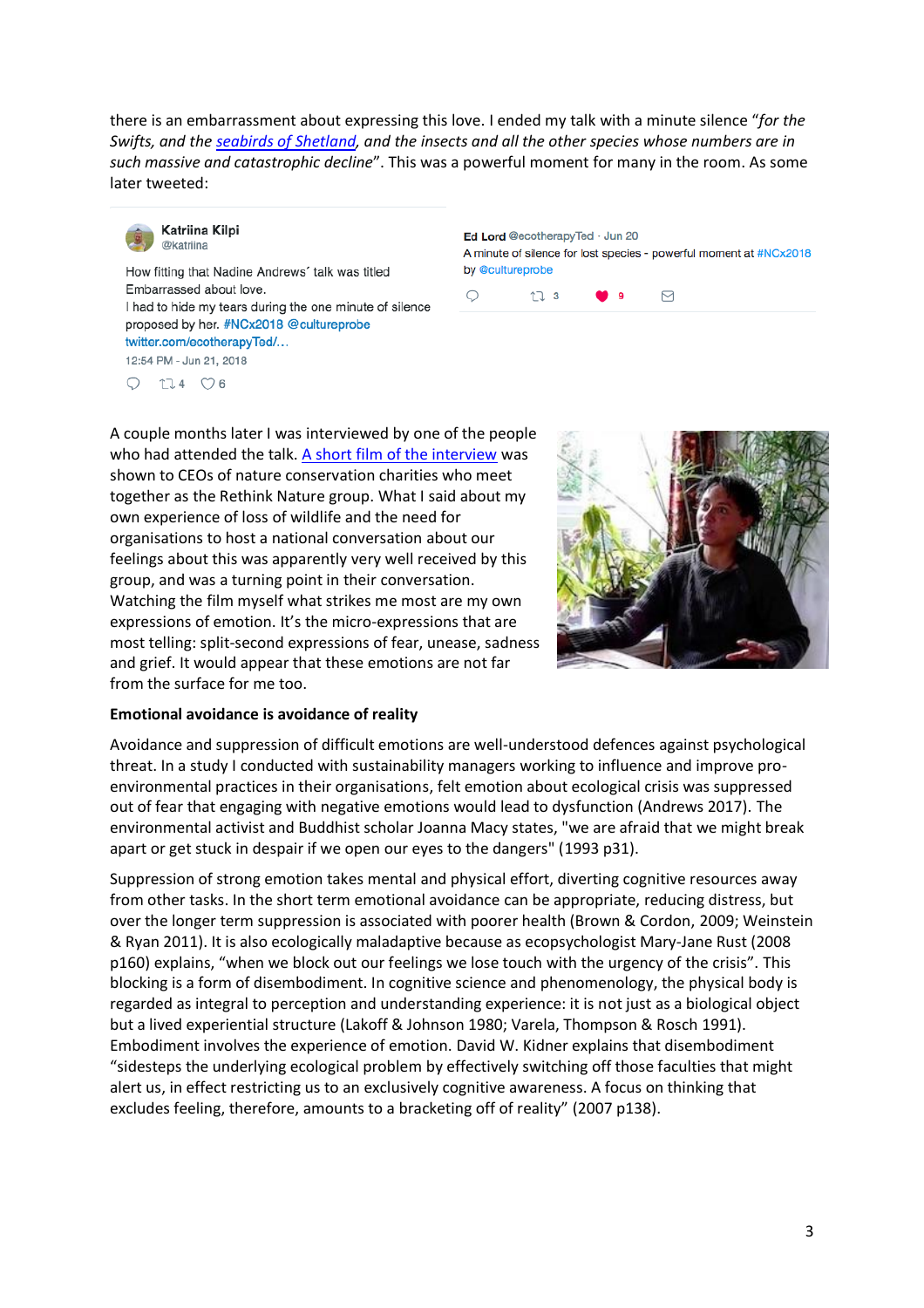### **Sustaining the gaze**

Macy advises that it is "essential that we develop our inner resources. We have to learn to look at things as they are, painful and overwhelming as that may be, for no healing can begin until we are fully present to our world, until we learn to sustain the gaze" (1993 p4).

The newly published [IPCC Special Report on 1.5°C global warming](http://ipcc.ch/report/sr15/) presents a grim picture of a possible future. But if we don't allow ourselves to truly *feel* the horror and be motivated by it to respond with appropriate and proportional action then the inertia that has plagued global responses thus far will not be overcome.

To see clearly we need supportive contexts. When asked how he felt about ecological crisis, one of my research participants replied:

Ash: (silence) *how do I feel about it (in quiet voice) as local government officers it's all bashed out of us in our day job because what we feel about things is completely irrelevant it's about what the business case is, and you know pragmatic* 

This intertwining of the psychological and the social, of our inner and outer worlds, is fundamental to a psychosocial understanding of human experience (Woodward, 2015). Here, the social context is perceived as violently hostile to emotions (*bashed out of us)*. A reason-emotion dualism is also evident: rationality (*business case, pragmatic*) is privileged and feelings are deemed irrelevant. Lertzman (2015 p33) writes, "The capacity to be disturbed is linked with the capacity to be curious, and both require certain levels of containment and safety to help tolerate such experiences". For Ash, his organisation is an unsafe container for expressing his feelings of sadness, melancholy and pessimism, making containment of these emotions within himself the safer option:

Me: *So what do you do with those emotions?* Ash: *Um (pause) I tend not to explore them or I think I've got them in a box in my head*

The difficult emotions are compartmentalised in a 'box' in his mind, where they can be avoided.

# **Creating new social norms**

I have come to the view that one of the most important projects of this moment is to work on creating new social norms for expressing our feelings about climate and ecological crisis – about the harm and suffering we are causing, the catastrophic impacts that will increase in terribleness if we fail to sufficiently alter our trajectory. At the centre of this is public and collective mourning of loss in all its various dimensions: loss of wild life, loss of sense of safety and security, of comfortable consumer lifestyles and our internalised expectations of the future. With mourning we can let go of what is lost and what no longer serves us and our fellow beings. With letting go we create space for the new, for better ways of living - with each other and the Earth. The new political movement Extinction Rebellion has the potential to contribute to creating these new norms, with its value of [regenerative culture, and statement that it is fuelled](https://rebellion.earth/who-we-are/) by love and that 'grieving is part of our work' – but it is vital that this is enacted and not just espoused.

One of the demands of Extinction Rebellion is that ['the Government must tell the tru](https://rebellion.earth/demands/)th about how [deadly our situation is'](https://rebellion.earth/demands/). This applies to all of us, not just governments. The Climate Psychology [Alliance](http://www.climatepsychologyalliance.org/) has a strapline *facing difficult truths*. Facing the facts of climate change and ecological crisis involves encountering powerful feelings that can be difficult to bear. How we deal with these feelings shapes how we respond to the crisis, and will be critical in determining whether our responses are ultimately adaptive or maladaptive (Andrews & Hoggett, in press).

#### Dr Nadine Andrews

Visiting Researcher, The Pentland Centre for Sustainability in Business, Lancaster University [nadine@cultureprobe.co.uk,](mailto:nadine@cultureprobe.co.uk) [http://cultureprobe.co.uk.](http://cultureprobe.co.uk/) Twitter @cultureprobe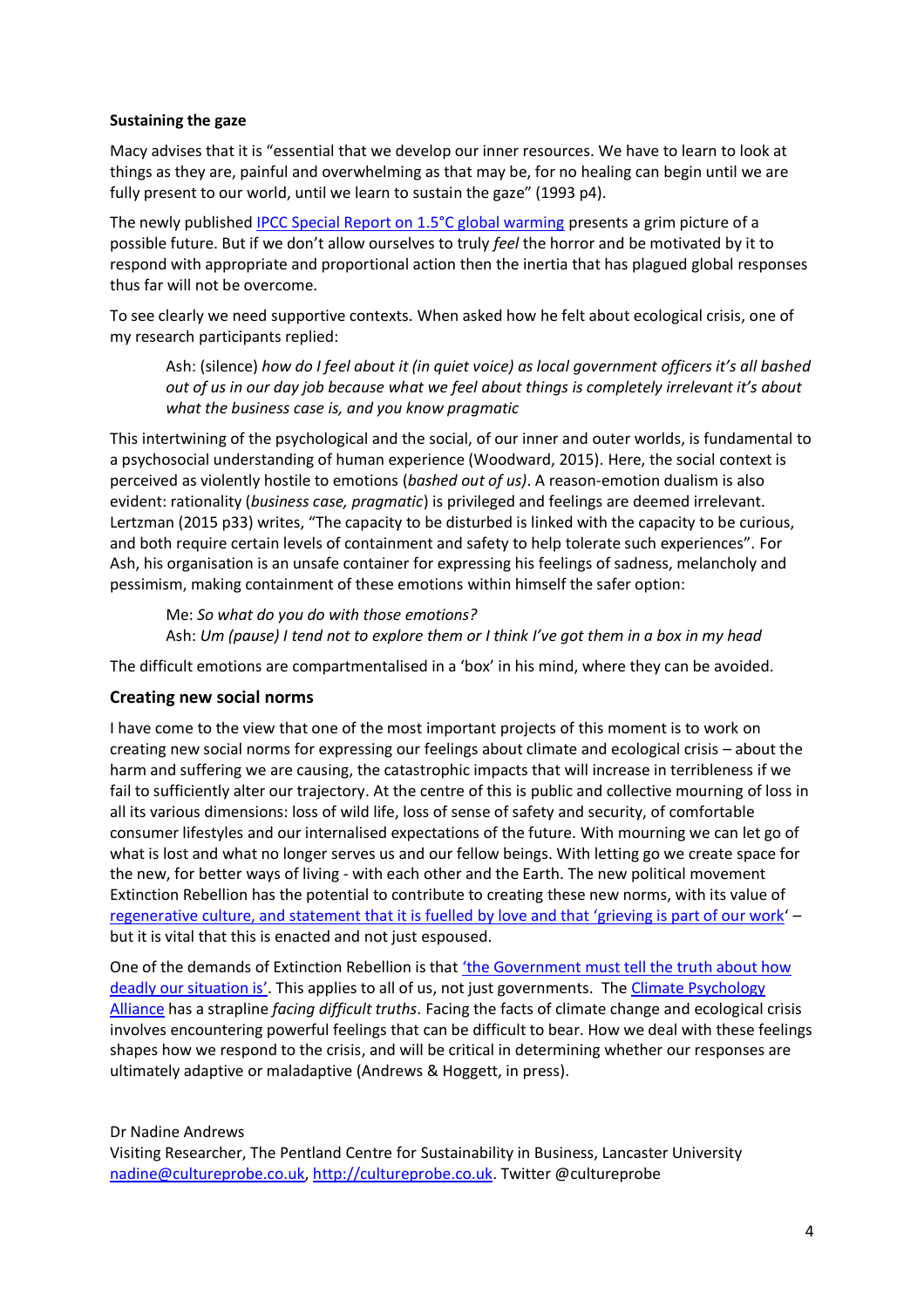#### **REFERENCES**

Andrews, N. (2017). [Psychosocial factors influencing the experience of sustainability professionals.](http://www.emeraldinsight.com/doi/full/10.1108/SAMPJ-09-2015-0080) *Sustainability Accounting, Management and Policy,* 8(4), 445-469

Andrews, N & Hoggett, P. (in press). Facing up to ecological crisis: a psychosocial perspective from climate psychology. In: J. Foster (Ed.) *Facing up to climate reality: honesty, disaster and hope*. Taylor & Francis

American Psychological Association (2009). *Psychology & Global Climate Change: addressing a multifaceted phenomenon and set of challenges*. Washington DC: American Psychological Association.

Brown, K.W. & Cordon, S. (2009). Toward a phenomenology of mindfulness: subjective experience and emotional correlates. In: F. Didonna, (Ed.) *Clinical handbook of mindfulness*. New York: Springer.

Clayton, S. (2018). Mental health risk and resilience among climate scientists. *Nature Climate Change,* 8, 260-271.

Clayton, S. et al. (2017). *Mental Health and Our Changing Climate: Impacts, Implications, and Guidance*. Washington, D.C.: American Psychological Association, and ecoAmerica.

Clayton, S. et al. (2015). Psychological research and global climate change, *Nature Climate Change*, 5, 640-646

Cocker, M. (2018). *Our place: can we save Britain's wild life before it is too late?* Jonathan Cape.

Cunsolo, A. & Ellis, N.R. (2018). Ecological grief as a mental health response to climate change-related loss, *Nature Climate Change,* 8, 275-281.

Doherty, T.J. & Clayton, S. (2011). The psychological impacts of global climate change. *American Psychologist*, 66(4), pp.265-276.

Doppelt B. (2016). *Transformational Resilience: How Building Human Resilience to Climate Disruption can Safeguard Society and Increase Wellbeing*. London: Routledge

Egner, H. (2016). The IPCC's Interdisciplinary Dilemma: What Natural and Social Sciences Could (and Should) Learn from Physics. Institute of Advanced Study, 9(5).

IPCC (2014). *Climate Change 2014: Impacts, Adaptation, and Vulnerability. Part A: Global and Sectoral Aspects. Contribution of Working Group II to the Fifth Assessment Report of the Intergovernmental Panel on Climate Change*. Cambridge: Cambridge University Press

Kidner, D.W. (2007). Depression and the natural world: towards a critical ecology of psychological distress. *Critical Psychology*, 19, 123-146.

Lakoff, G., & Johnson, M. (1980). *Metaphors We Live By*. Chicago: University of Chicago Press.

Lertzman, R. (2015). *Environmental melancholia: psychoanalytic dimensions of engagement.* East Sussex: Routledge.

Leyshon, C. (2014). Critical issues in social science climate change research. *Contemporary Social Science: Journal of the Academy of Social Sciences,* 9(4), 359-373.

Macy, J. (1993). *World as Lover, World as Self.* Berkeley: Parallax Press.

Midgley, M. (2003). *Myths We Live By*. London and New York: Routledge.

Obradovich, N. et al. (2018). Empirical evidence of mental health risks posed by climate change. *PNAS*. DOI 10.1073/PNAS.1801528115.

Rust, M. (2008). Climate on the couch. *Psychotherapy and Politics International,* 6, 157-170.

Swim, J.K. et al (2011). Psychology's contributions to understanding and addressing global climate